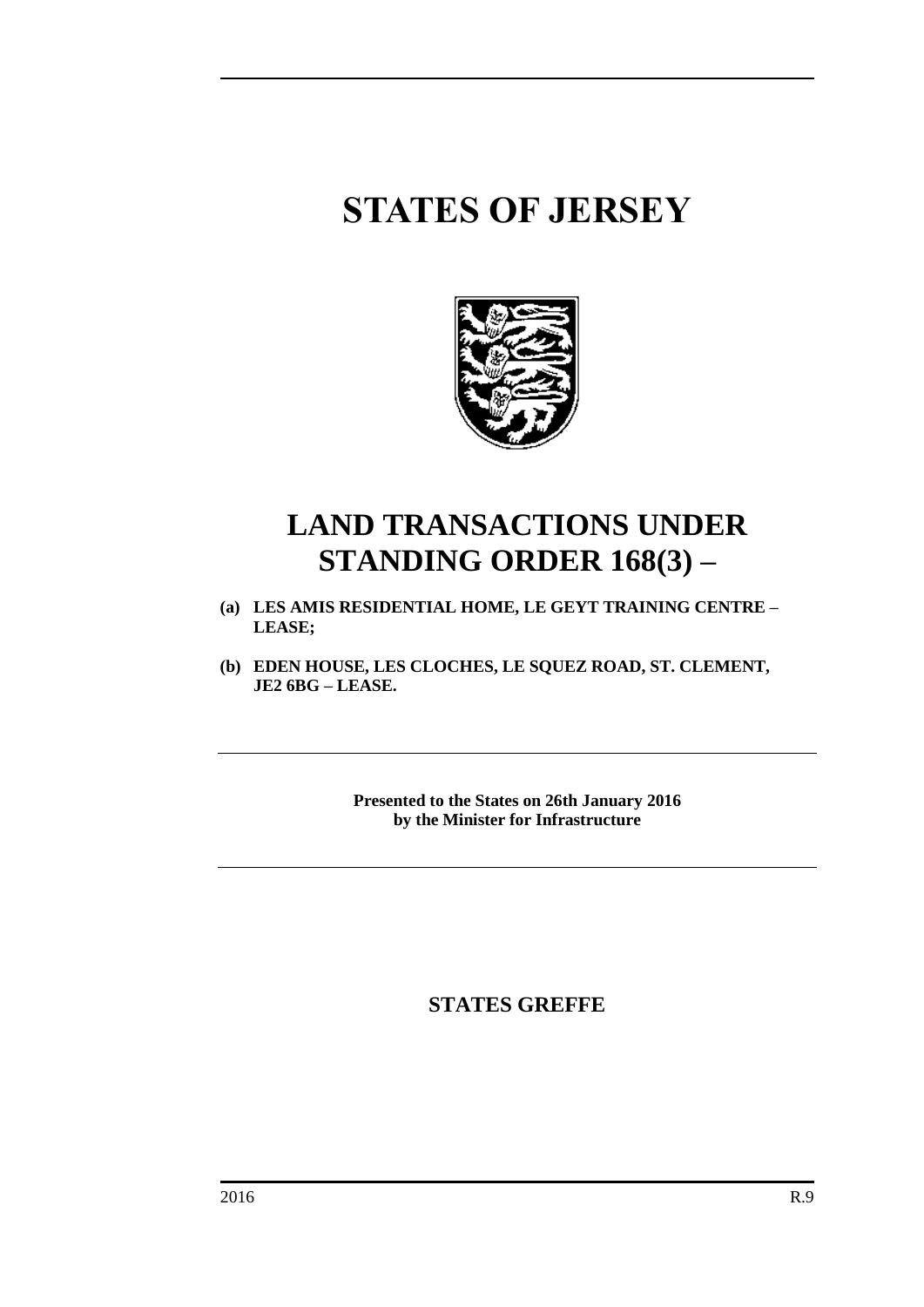### **REPORT**

**Decision(s):** Under Standing Order 168(3) the Minister for Infrastructure hereby notifies the States that he has accepted the recommendation of the Property Holdings Department to agree to the following –

#### **(a) Land transaction –**

To grant a new 9-year lease to the sitting tenant of Les Amis Residential Home, and to rescind Ministerial Decision reference MD-PH-2012-0094.

The Minister hereby authorises, as applicable, the Attorney General and the Greffier of the States to pass any contract which is required to be passed on behalf of the Public; and the Director of Property Holdings to conclude any contract which is required to be concluded on behalf of the Public.

After the expiry of 15 days following presentation to the States the transaction may be concluded.

*(Drawing attached at Appendix 1.)*

*Further information on this decision can be found on [www.gov.je](http://www.gov.je/) under Ministerial Decisions (reference MD-PH-2016-0012).*

### **(b) Land transaction –**

For the Public of the Island of Jersey to enter into a new 9-year lease for Eden House, Les Cloches, Le Squez Road, St. Clement, JE2 6BG, to be occupied by the States of Jersey Health and Social Services Department.

The Minister hereby authorises, as applicable, the Attorney General and the Greffier of the States to pass any contract which is required to be passed on behalf of the Public; and the Director of Property Holdings to conclude any contract which is required to be concluded on behalf of the Public.

After the expiry of 15 days following presentation to the States the transaction may be concluded.

*(Drawing attached at Appendix 2.)*

*Further information on this decision can be found on [www.gov.je](http://www.gov.je/) under Ministerial Decisions (reference MD-PH-2016-0014).*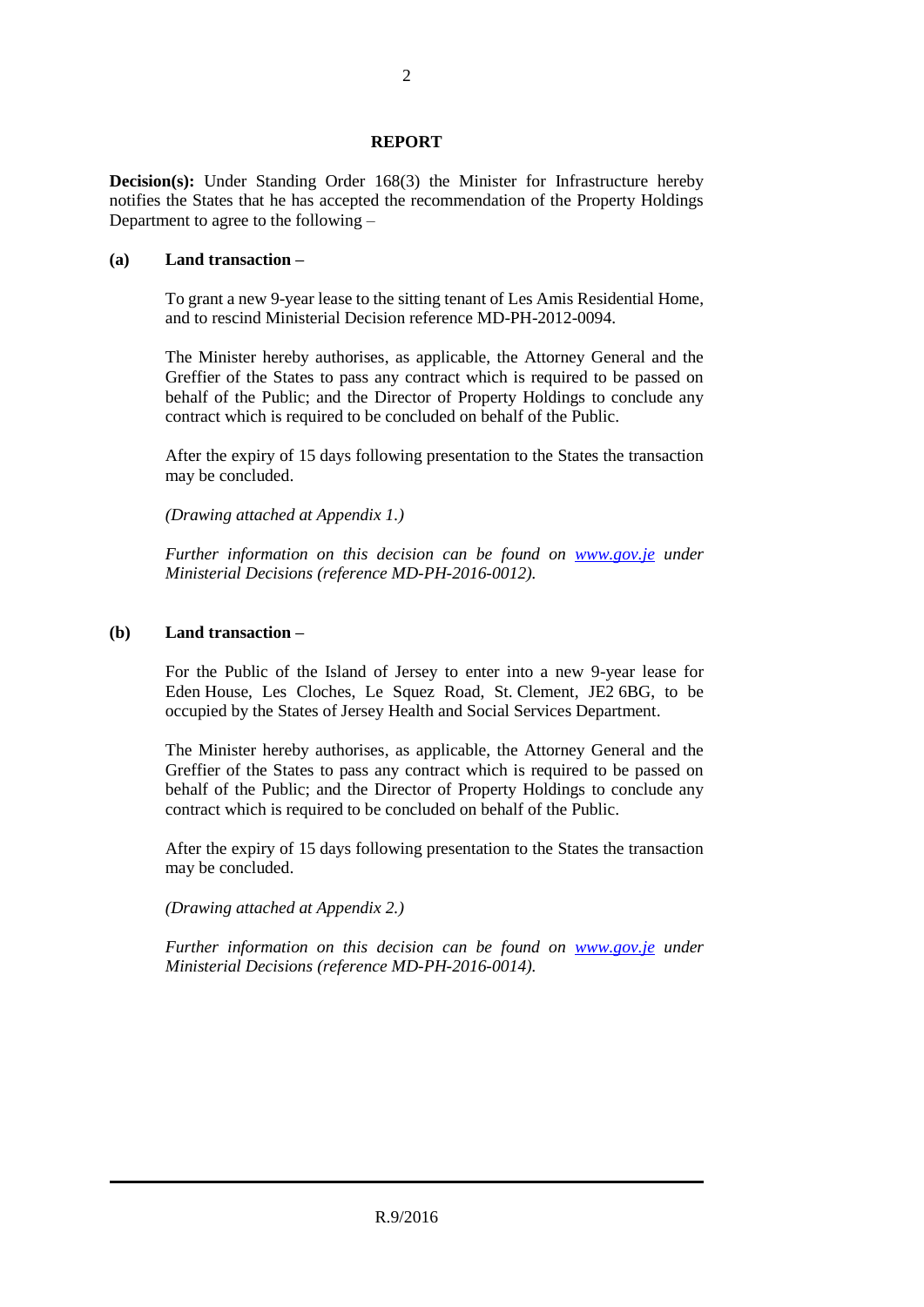413 ż **MARINER RIVER Maximal** tin Paris cadcorp SIS Les Amis  $\mathbb{Z}$ CarPark ğ ទួ 8 Sterling Court<br>Monton Road<br>Hers SG1 2V<br>Hers SG1 2V<br>Tel : +44 0)1438 747996<br>Tenail: Info@cadoopp.com<br>E-mail: Info@cadoopp.com  $\infty$ ◇ ş g J Car Ref. Q.  $\rightarrow$ g